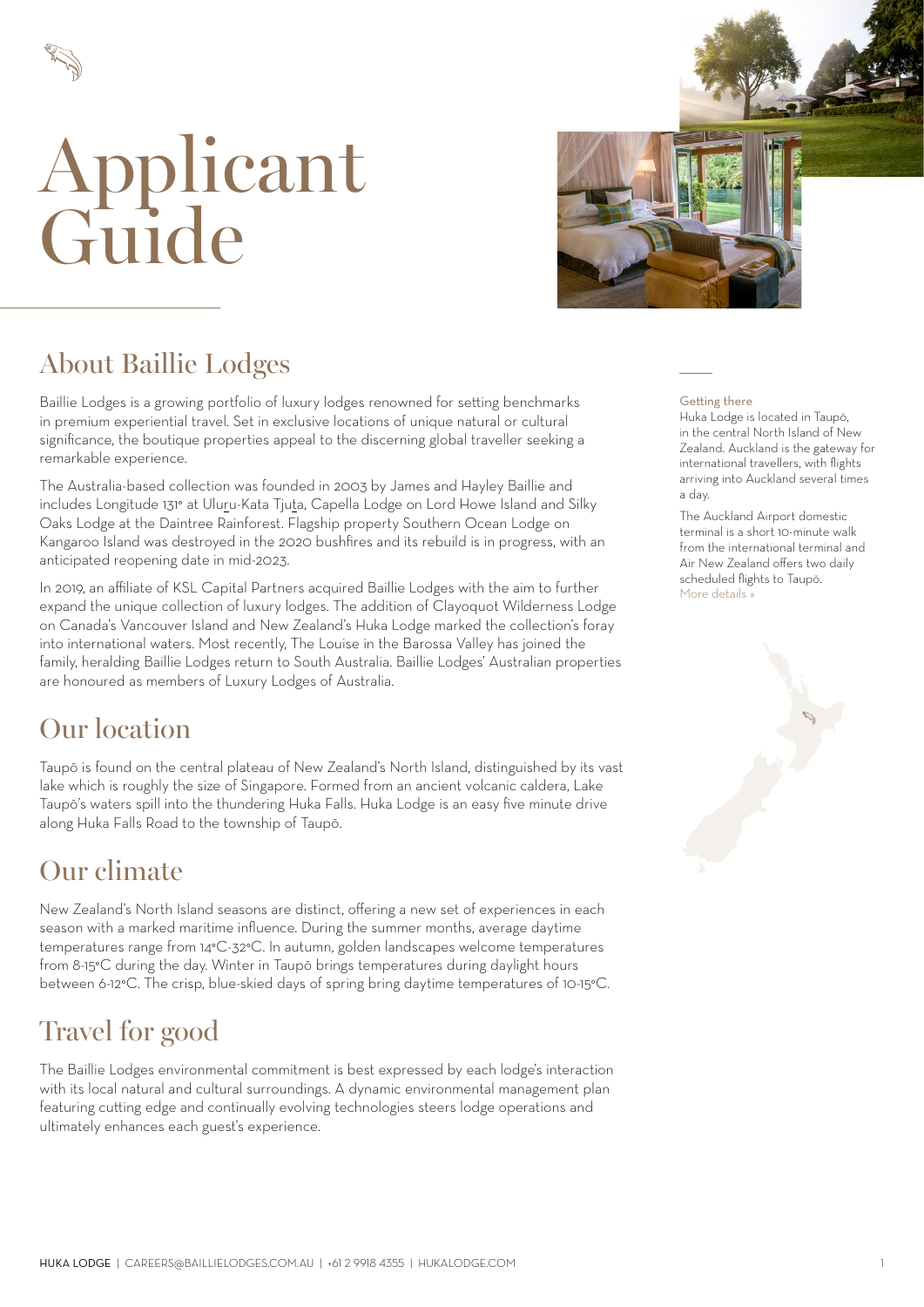



#### Our environment

Bordered by rolling green lawns along the banks of the Waikato River and just upstream from the dramatic Huka Falls, Huka Lodge is celebrated as New Zealand's oldest luxury lodge. With humble beginnings nearly a century ago as a fishermen's camp made famous for its trout-rich waters, the property features a central lodge with restaurant and terraces surrounded by gardens studded with private dining nooks. Twenty guest suites and two ultra-exclusive cottages are dotted around the park-like estate, all with views onto the turquoise-green waters of the Waikato River.

Attention to detail is evident throughout the Baillie Lodges guest experience, from operational processes through to design and the broad product offering, and is core to the overarching culture and values. Baillie Lodges' commitment to product excellence and reinvestment is evident in the significant lodge refurbishments and routine maintenance closures at each property to ensure that they remain at their world-class standard.

Detailed process systems ensure Baillie Lodges delivers comprehensive, on-the-job training for the team and ultimately guarantees an exceptional guest experience every time. Working at a Baillie Lodges property offers a chance to really work as part of a collegiate team, where departments work together to deliver an exceptional and personal guest experience and learning across departments is encouraged.

#### Our team

The team at Huka is relatively small, though quite diverse and unique. The most common roles include Chefs, Food and Beverage Attendants and Housekeepers. Smaller departments include Front Office and Maintenance. Whilst position descriptions are provided to individuals, it is a team effort that makes all Baillie Lodges operate effectively – this spirit of cooperation also allows our team members the opportunity to develop new skills in areas they have not previously worked in.

#### Our guests

Huka Lodge's target market is predominantly discerning guests seeking an exclusive experience of new Zealand's North Island. Guests stay for a minimum of two nights and the lodge welcomes children. The lodge operates at consistently high occupancies year round, however, the summer months are particularly popular and it is always very busy over the festive season.

Accommodation discounts

After six months of service, your immediate family can visit Capella Lodge, Huka Lodge, Silky Oaks Lodge and The Louise for the discounted rate of \$300pppn and Clayoquot Wilderness Lodge and Longitude 131° for \$400pppn. Rates are subject to availability and conditions apply. Advance reservations are essential **Our culture** and must be approved by the Lodge and must be approved by the Lodge Manager.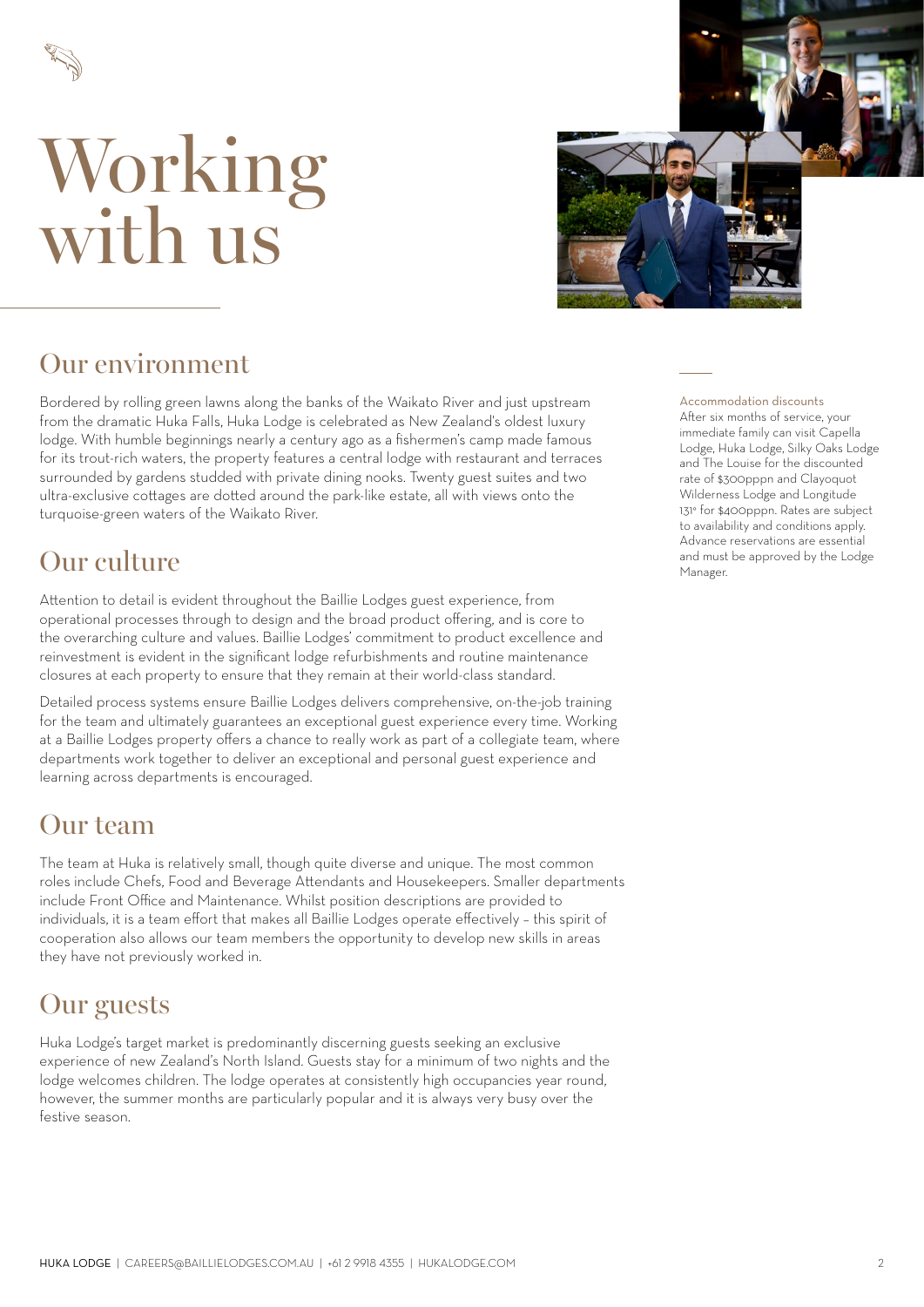

## What's provided



#### Accommodation

Huka Lodge has a three bedroom staff house positioned close to town. Rooms are in high demand so it's best to check availability as soon as possible if you are looking to secure your place. Another option is to privately rent a room or house nearby. [Trade Me](https://www.trademe.co.nz/), New Zealand's most widely used classifieds website, will provide you with many options for furnished, unfurnished, single or shared accommodation.

The Taupō Times local newspaper is published on Tuesday, Thursday and Friday. Browse the classifieds section for advertisements for flat-mates. As an alternative, a house can be rented through a real estate agent. For this you will need to budget for a bond of three weeks' rent plus another two weeks' rent in advance.

### Meals

A meal is provided during your shift and there are two staff dining areas.

## Uniforms

Uniforms are provided for staff at Huka Lodge. You will be required to provide or purchase your own footwear – the type and style required varies by department.

#### Communications

If you need your own internet provider, Spark, Vodafone and 2 Degrees all offer competitive plans for phone and data.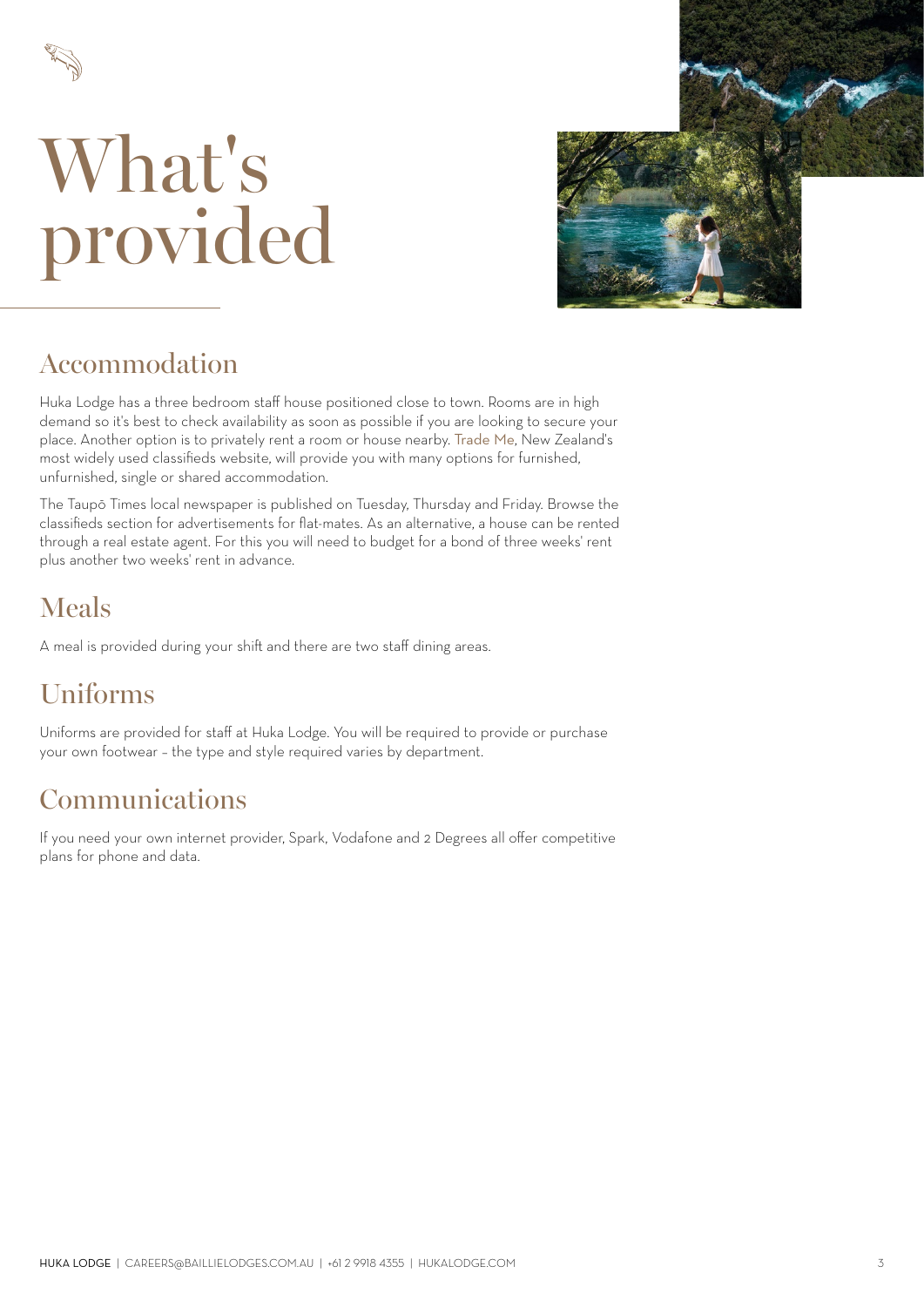



#### Staff lifestyle

Taupō is an adventure playground, offering an exciting lifestyle for staff. The ever-changing Waikato River and broader Lake Taupō region provide a magnificent natural setting for Huka Lodge. Taupō is found on the central plateau of New Zealand's North Island, distinguished by its vast lake and endowed with a gentle climate, a leisurely pace and spectacular landscape.

#### Things to do

Taupō's natural attractions are right on the doorstep for exploring on days off and the town is surrounded by fantastic hiking and biking trails. Mount Tauhara offers a relatively easy walk into the hills overlooking the lake while the popular Craters of the Moon trail is set within an active geothermal field (admission fees apply). Spa Thermal Park is home to the Otumuheke Stream hot pools on the Waikato River. From here, you can also explore the Huka scenic walking trails and the Rotary Ride mountain bike trail. The Tongariro National Park is within easy reach for fun adventures including the famous Tongariro Alpine Crossing. For thrillseekers, there's plenty of outdoor sports to try from fishing and lake kayaking to jet boating and skiing during the wintertime.

#### Local shops & services

Huka Lodge is located an easy five-minute drive from the township of Taupō, described as the Queenstown of the North Island with an a estimated population of 26,000.

Supermarkets such as the Pak'n'Save or Countdown can be found in town, as can various cafes, restaurants and take-away shops.

For international arrivals in need of a New Zealand bank account, there are a number of banks to choose from in Taupō. An account can be opened upon presentation of your passport and a bank card can be issued on the spot.

There are a number of doctors, medical centres and dentists to choose from in Taupō and the town also has a small hospital. If you have an accident in New Zealand, you are covered by the ACC (Accident Compensation Corporation).

#### Getting around

There are no public transport options for getting to and from Huka Lodge, with the exception of a taxi.

If you intend on purchasing a car it is important to note your vehicle must have a current warrant of fitness and must be registered. Insure your car as you would do at home. New Zealand law permits driving on an international driver's license for up to a year.

Bicycles are very popular in New Zealand and can be purchased from several bike shops in town. Trade Me and the Taupō Times classifieds are good places to look for a second hand bike. Be aware that wearing a helmet is compulsory in New Zealand.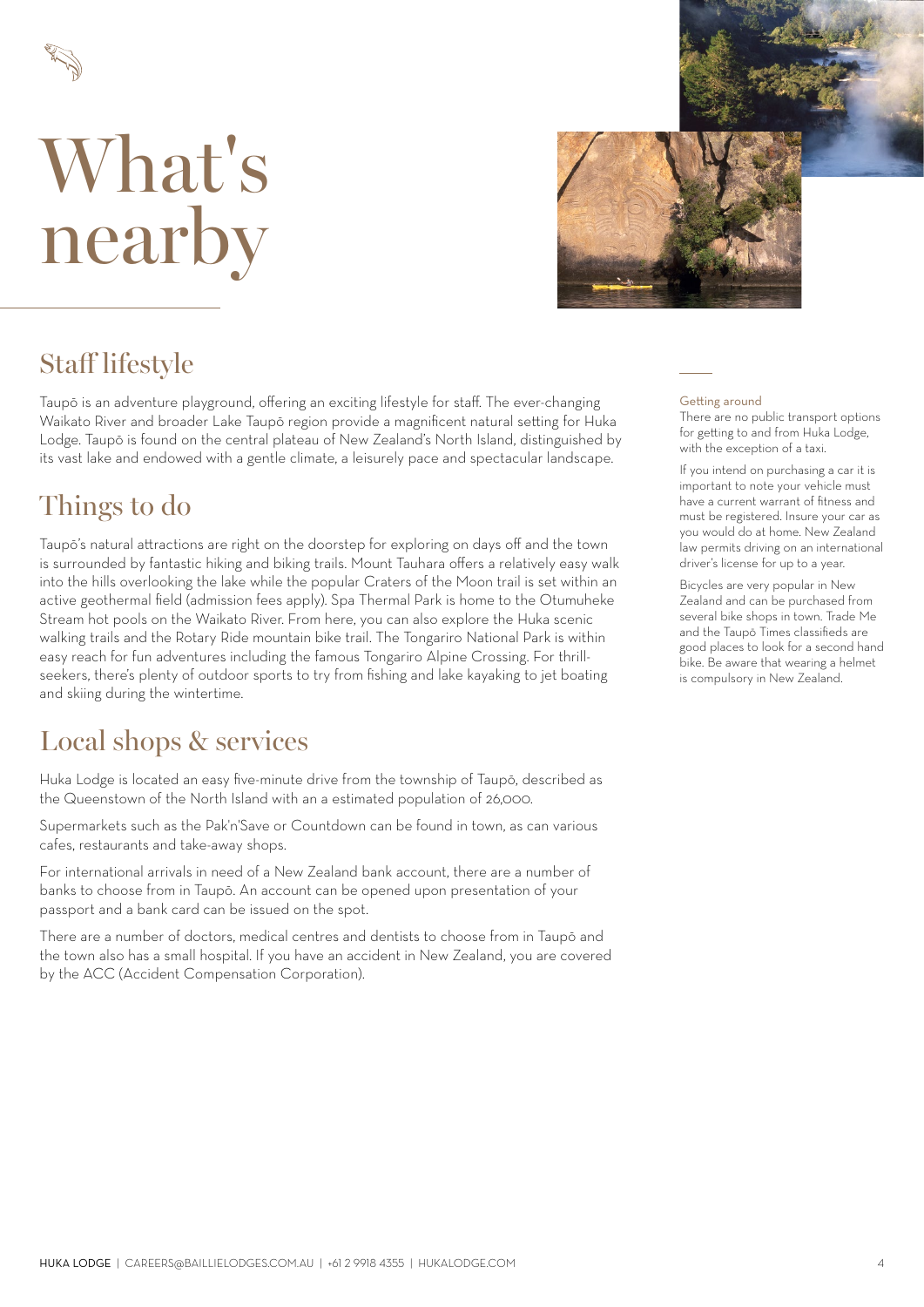<span id="page-4-0"></span>

# How to get there



## Flights

International flights operate to Auckland and Wellington Airports on New Zealand's North Island. Scheduled domestic flights operate daily to Taupō Airport from Auckland and Wellington. Taupō Airport is a 15-minute drive to Huka Lodge. For those arriving into Taupō Airport, a transfer will be provided to the lodge. Those flying into Auckland Airport will need to take a bus to Taupō where they can then be picked up and taken to the lodge by a staff member.

#### Arriving by bus

For those arriving into Auckland Airport, a bus is the most economical way to make your way to Taupō. Prices vary depending on ticket type and can be booked on the [Inter City](https://www.intercity.co.nz/) website.

#### Self drive

Staff who are self-driving can expect a three and a half hour road trip from Auckland, a five hour drive from Wellington or a one hour drive from Rotorua.

## Moving to Huka Lodge

Lodge address 271 Huka Falls Road, Taupō 3377

Postal address Huka Lodge, P.O Box 95, Taupō 3351

Phone +64 7 378 5791

### What to bring

Bath towels, pillows, bed linen and blankets are provided for those moving into staff housing. Staff are required to supply their own toiletries and other personal effects. Those moving into a private rental have the choice of bringing all essential items with them, or purchasing supplies in Taupō.

#### Please note

Flights are not provided as part of the onboarding process and need to be arranged by the arriving team member.

Freight costs Associated freight costs are at employees' own expense.

Car parking There is a staff car park in the Huka Lodge grounds.

Useful links [hukalodge.com](http://hukalodge.com) [baillielodges.com.au](https://baillielodges.com.au) [trademe.co.nz](http://trademe.co.nz) [lovetaupo.com](http://lovetaupo.com) [intercity.co.nz](http://intercity.co.nz)